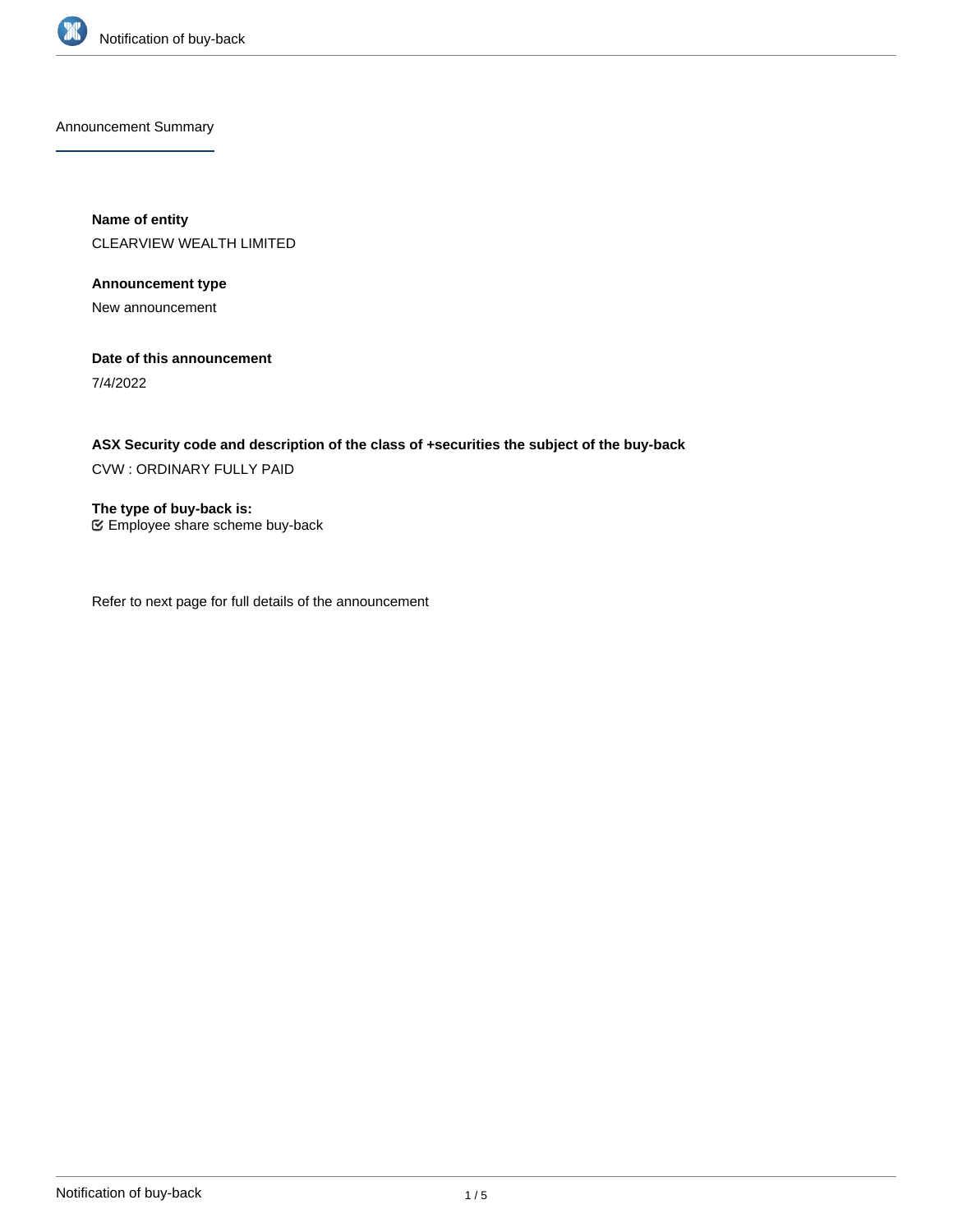

Part 1 - Entity and announcement details

## **1.1 Name of entity**

CLEARVIEW WEALTH LIMITED

We (the entity named above) provide the following information about our buy-back.

**1.2 Registration number type** ABN

**Registration number** 83106248248

# **1.3 ASX issuer code** CVW

**1.4 The announcement is** New announcement

## **1.5 Date of this announcement**

7/4/2022

**1.6 ASX Security code and description of the class of +securities the subject of the buy-back** CVW : ORDINARY FULLY PAID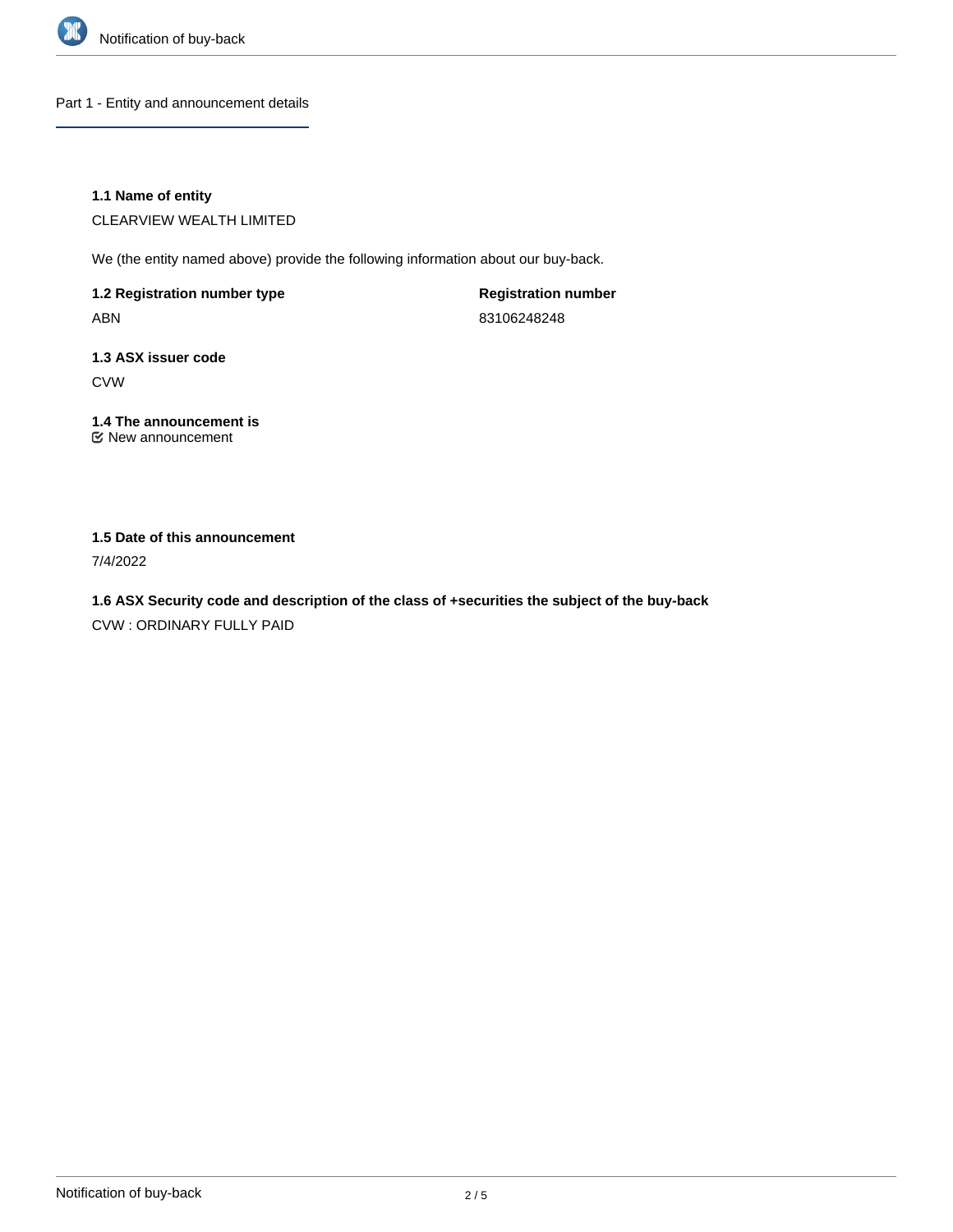

## Part 2 - Type of buy-back

- **2.1 The type of buy-back is:**
- Employee share scheme buy-back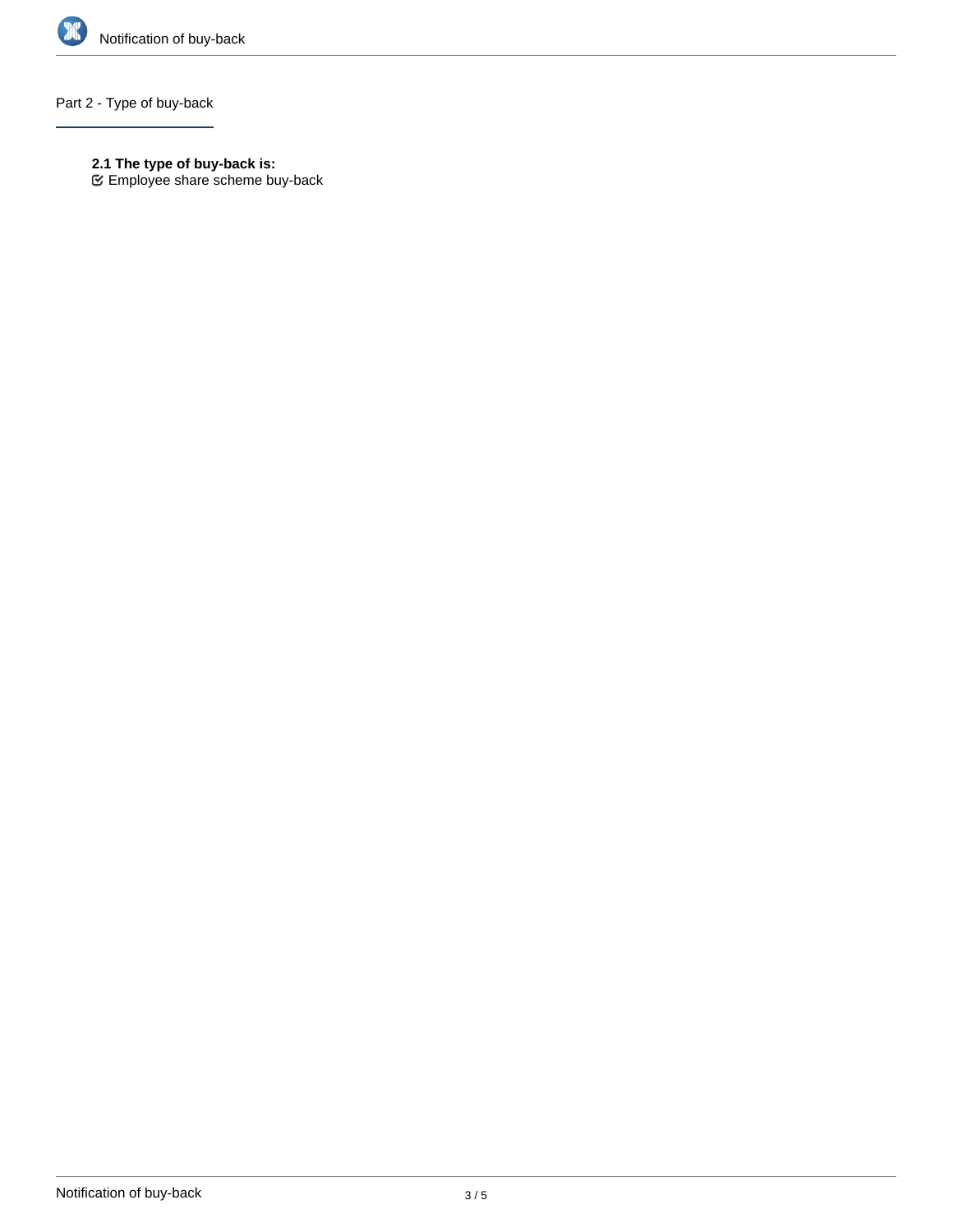

Part 3 - Buy-back details

Part 3A - Details of +securities, price and reason

**3A.1 Total number of +securities on issue in the class of +securities to be bought back**

662,581,373

**3A.2 Total number of +securities proposed to be bought back**

1,542,725

**3A.9 Are the +securities being bought back for a cash consideration?** No

#### **3A.9b Please describe the consideration being provided to buy back the +securities**

The consideration is the lower of the aggregate price paid by the relevant employee to acquire the individual parcel of ESP shares and the total amount owing by the employee in relation to the associated loan facility.

Part 3B - Buy-back restrictions and conditions

**3B.1 Does the buy-back require security holder approval?** No

**3B.3 Are there any other conditions that need to be satisfied before the buy-back offer becomes unconditional?** No